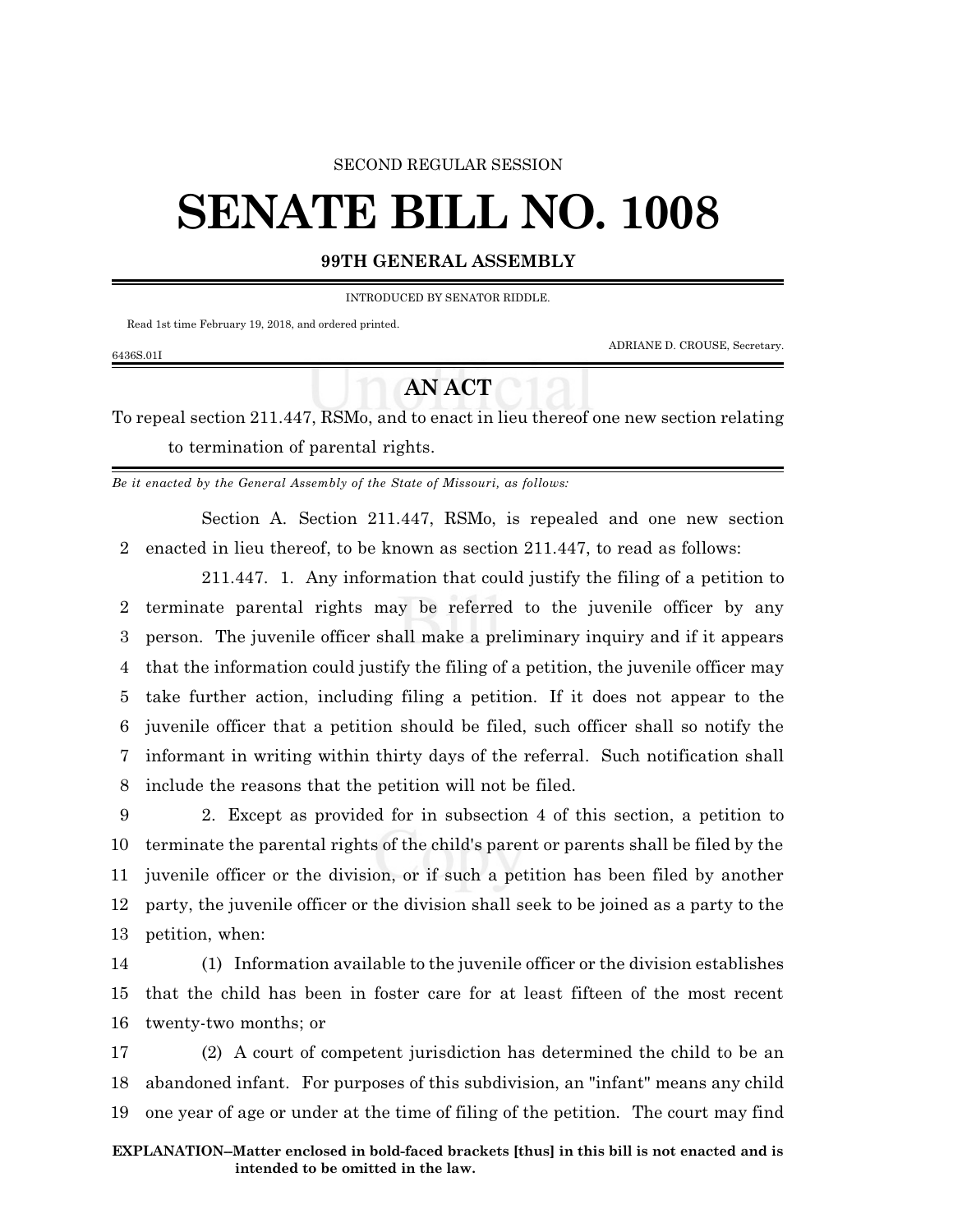that an infant has been abandoned if:

 (a) The parent has left the child under circumstances that the identity of the child was unknown and could not be ascertained, despite diligent searching, and the parent has not come forward to claim the child; or

 (b) The parent has, without good cause, left the child without any provision for parental support and without making arrangements to visit or communicate with the child, although able to do so; or

 (c) The parent has voluntarily relinquished a child under section 210.950; or

(3) A court of competent jurisdiction has determined that the parent has:

(a) Committed murder of another child of the parent; or

(b) Committed voluntary manslaughter of another child of the parent; or

 (c) Aided or abetted, attempted, conspired or solicited to commit such a murder or voluntary manslaughter; or

 (d) Committed a felony assault that resulted in serious bodily injury to the child or to another child of the parent**; or**

 **(4) The parent has been found guilty of or pled guilty to a felony violation of chapters 566 or 573 when the child or any child in the family was a victim, or a violation of sections 568.020 or 568.065 when the child or any child in the family was a victim. As used in this subdivision, a "child" means any person who was under eighteen years of age at the time of the crime and who resided with such parent or was related within the third degree of consanguinity or affinity to such parent**.

 3. A termination of parental rights petition shall be filed by the juvenile officer or the division, or if such a petition has been filed by another party, the juvenile officer or the division shall seek to be joined as a party to the petition, within sixty days of the judicial determinations required in subsection 2 of this section, except as provided in subsection 4 of this section. Failure to comply with this requirement shall not deprive the court of jurisdiction to adjudicate a petition for termination of parental rights which is filed outside of sixty days.

 4. If grounds exist for termination of parental rights pursuant to subsection 2 of this section, the juvenile officer or the division may, but is not required to, file a petition to terminate the parental rights of the child's parent or parents if:

(1) The child is being cared for by a relative; or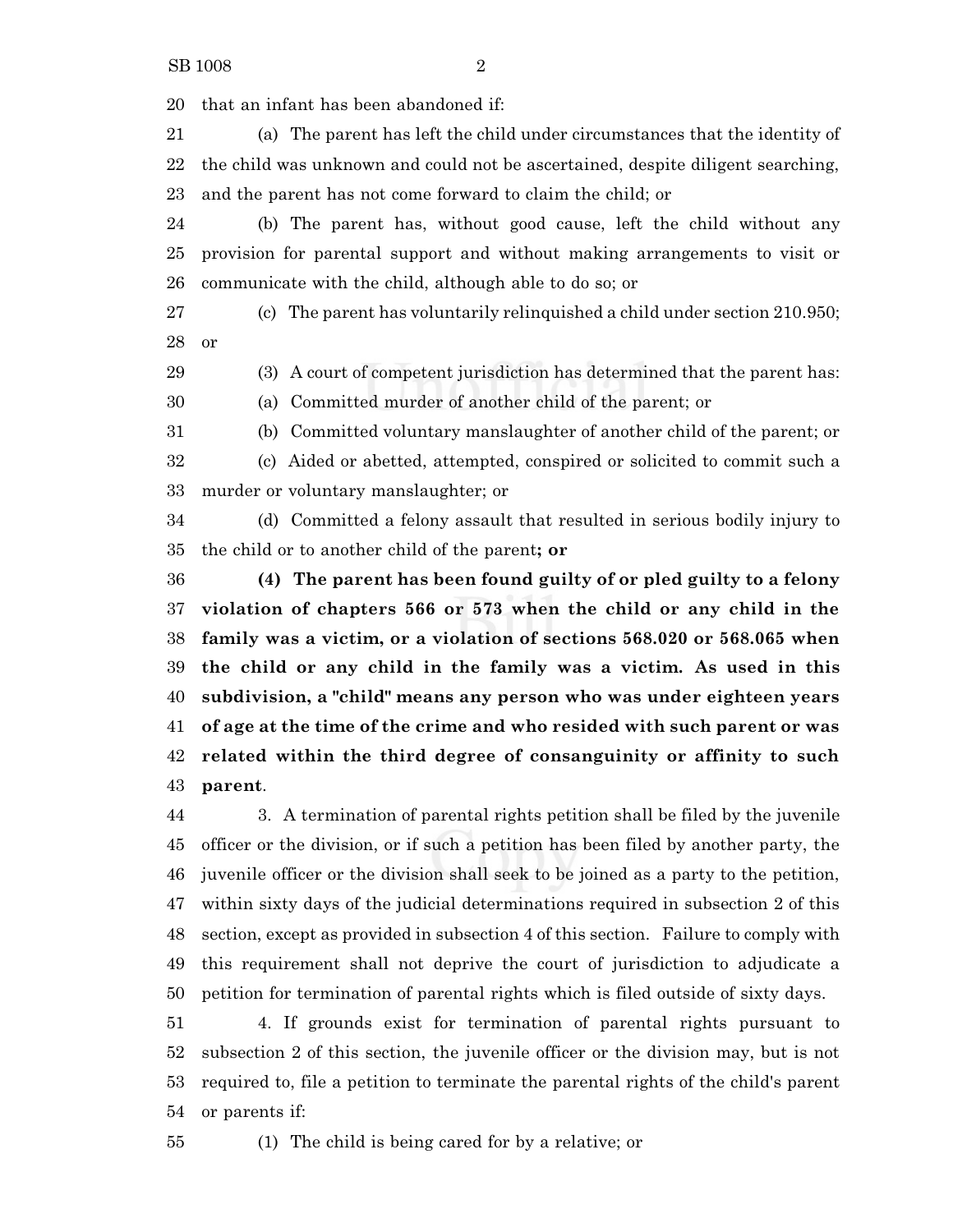(2) There exists a compelling reason for determining that filing such a petition would not be in the best interest of the child, as documented in the permanency plan which shall be made available for court review; or

 (3) The family of the child has not been provided such services as provided for in section 211.183.

 5. The juvenile officer or the division may file a petition to terminate the parental rights of the child's parent when it appears that one or more of the following grounds for termination exist:

 (1) The child has been abandoned. For purposes of this subdivision a "child" means any child over one year of age at the time of filing of the petition. The court shall find that the child has been abandoned if, for a period of six months or longer:

 (a) The parent has left the child under such circumstances that the identity of the child was unknown and could not be ascertained, despite diligent searching, and the parent has not come forward to claim the child; or

 (b) The parent has, without good cause, left the child without any provision for parental support and without making arrangements to visit or communicate with the child, although able to do so;

 (2) The child has been abused or neglected. In determining whether to terminate parental rights pursuant to this subdivision, the court shall consider and make findings on the following conditions or acts of the parent:

 (a) A mental condition which is shown by competent evidence either to be permanent or such that there is no reasonable likelihood that the condition can be reversed and which renders the parent unable to knowingly provide the child the necessary care, custody and control;

 (b) Chemical dependency which prevents the parent from consistently providing the necessary care, custody and control of the child and which cannot be treated so as to enable the parent to consistently provide such care, custody and control;

 (c) A severe act or recurrent acts of physical, emotional or sexual abuse toward the child or any child in the family by the parent, including an act of incest, or by another under circumstances that indicate that the parent knew or should have known that such acts were being committed toward the child or any child in the family; or

 (d) Repeated or continuous failure by the parent, although physically or financially able, to provide the child with adequate food, clothing, shelter, or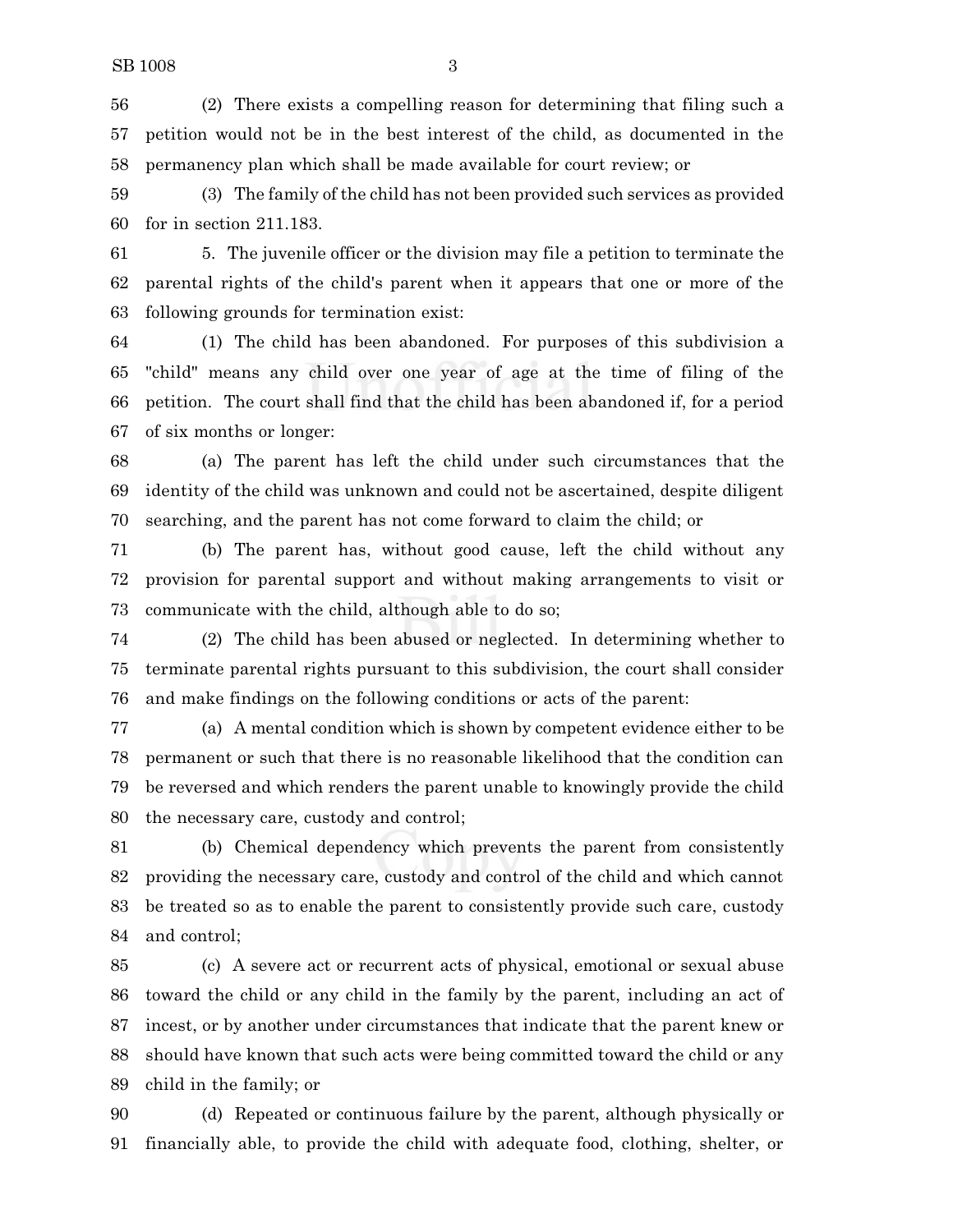education as defined by law, or other care and control necessary for the child's physical, mental, or emotional health and development.

 Nothing in this subdivision shall be construed to permit discrimination on the basis of disability or disease;

 (3) The child has been under the jurisdiction of the juvenile court for a period of one year, and the court finds that the conditions which led to the assumption of jurisdiction still persist, or conditions of a potentially harmful nature continue to exist, that there is little likelihood that those conditions will be remedied at an early date so that the child can be returned to the parent in the near future, or the continuation of the parent-child relationship greatly diminishes the child's prospects for early integration into a stable and permanent home. In determining whether to terminate parental rights under this subdivision, the court shall consider and make findings on the following:

 (a) The terms of a social service plan entered into by the parent and the division and the extent to which the parties have made progress in complying with those terms;

 (b) The success or failure of the efforts of the juvenile officer, the division or other agency to aid the parent on a continuing basis in adjusting his circumstances or conduct to provide a proper home for the child;

 (c) A mental condition which is shown by competent evidence either to be permanent or such that there is no reasonable likelihood that the condition can be reversed and which renders the parent unable to knowingly provide the child the necessary care, custody and control;

 (d) Chemical dependency which prevents the parent from consistently providing the necessary care, custody and control over the child and which cannot be treated so as to enable the parent to consistently provide such care, custody and control; or

 (4) **[**The parent has been found guilty or pled guilty to a felony violation of chapter 566 when the child or any child in the family was a victim, or a violation of section 568.020 when the child or any child in the family was a victim. As used in this subdivision, a "child" means any person who was under eighteen years of age at the time of the crime and who resided with such parent or was related within the third degree of consanguinity or affinity to such parent; or

 (5)**]** The child was conceived and born as a result of an act of forcible rape or rape in the first degree. When the biological father has pled guilty to, or is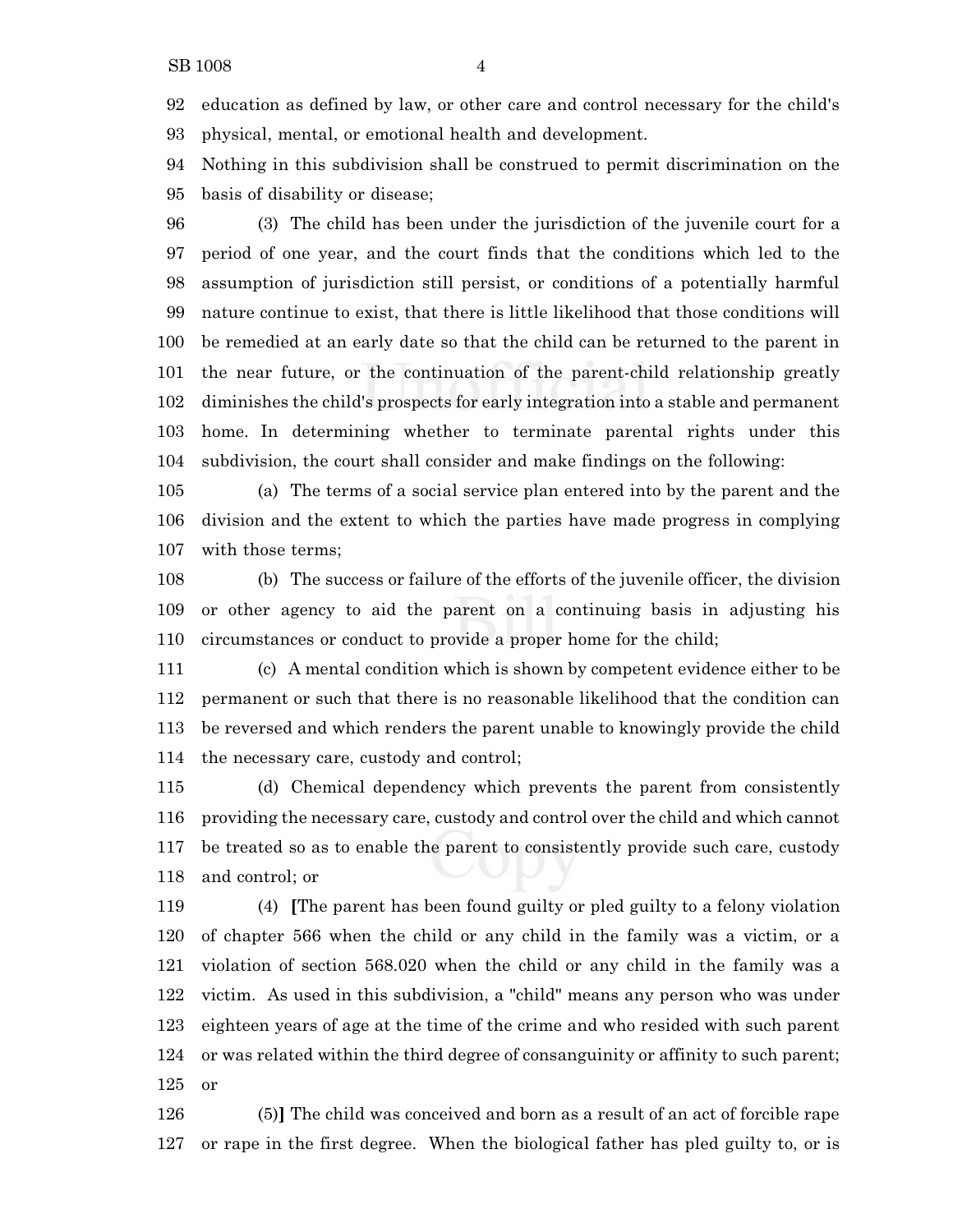convicted of, the forcible rape or rape in the first degree of the birth mother, such a plea or conviction shall be conclusive evidence supporting the termination of the biological father's parental rights; or

 **[**(6)**] (5)** (a) The parent is unfit to be a party to the parent and child relationship because of a consistent pattern of committing a specific abuse including, but not limited to, specific conditions directly relating to the parent and child relationship which are determined by the court to be of a duration or nature that renders the parent unable for the reasonably foreseeable future to care appropriately for the ongoing physical, mental, or emotional needs of the child.

 (b) It is presumed that a parent is unfit to be a party to the parent and child relationship upon a showing that:

 a. Within a three-year period immediately prior to the termination adjudication, the parent's parental rights to one or more other children were involuntarily terminated pursuant to subsection 2 or 4 of this section or subdivision (1), (2), **or** (3)**[**, or (4)**]** of this subsection or similar laws of other states;

 b. If the parent is the birth mother and within eight hours after the child's birth, the child's birth mother tested positive and over .08 blood alcohol content pursuant to testing under section 577.020 for alcohol, or tested positive for cocaine, heroin, methamphetamine, a controlled substance as defined in section 195.010, or a prescription drug as defined in section 196.973, excepting those controlled substances or prescription drugs present in the mother's body as a result of medical treatment administered to the mother, and the birth mother is the biological mother of at least one other child who was adjudicated an abused or neglected minor by the mother or the mother has previously failed to complete recommended treatment services by the children's division through a family-centered services case;

 c. If the parent is the birth mother and at the time of the child's birth or within eight hours after a child's birth the child tested positive for alcohol, cocaine, heroin, methamphetamine, a controlled substance as defined in section 195.010, or a prescription drug as defined in section 196.973, excepting those controlled substances or prescription drugs present in the mother's body as a result of medical treatment administered to the mother, and the birth mother is the biological mother of at least one other child who was adjudicated an abused or neglected minor by the mother or the mother has previously failed to complete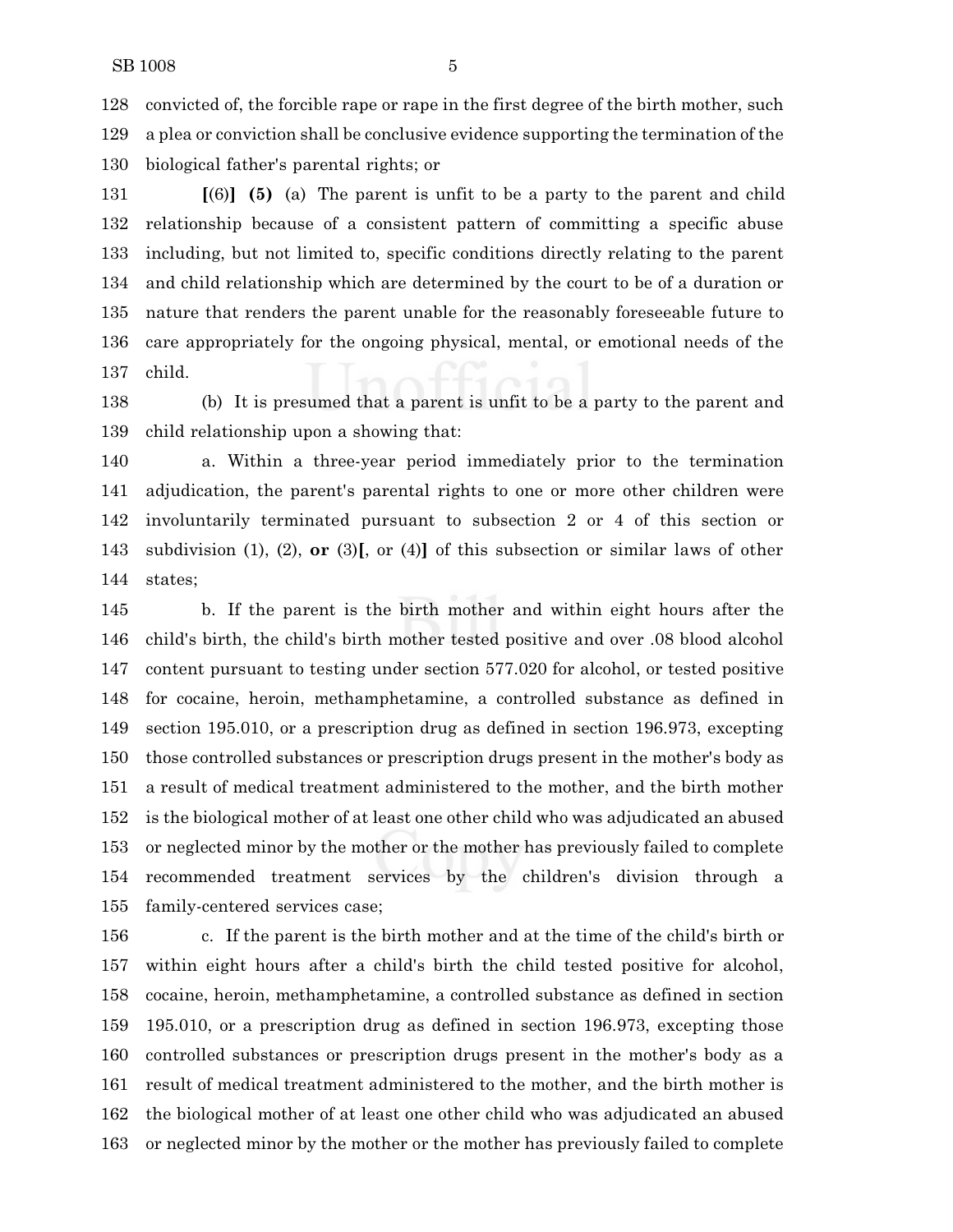recommended treatment services by the children's division through a family-centered services case; or

 d. Within a three-year period immediately prior to the termination adjudication, the parent has pled guilty to or has been convicted of a felony involving the possession, distribution, or manufacture of cocaine, heroin, or methamphetamine, and the parent is the biological parent of at least one other child who was adjudicated an abused or neglected minor by such parent or such parent has previously failed to complete recommended treatment services by the children's division through a family-centered services case.

 6. The juvenile court may terminate the rights of a parent to a child upon a petition filed by the juvenile officer or the division, or in adoption cases, by a prospective parent, if the court finds that the termination is in the best interest of the child and when it appears by clear, cogent and convincing evidence that grounds exist for termination pursuant to subsection 2, 4 or 5 of this section.

178 7. When considering whether to terminate the parent-child relationship pursuant to subsection 2 or 4 of this section or subdivision (1), (2), **or** (3) **[**or (4)**]** of subsection 5 of this section, the court shall evaluate and make findings on the following factors, when appropriate and applicable to the case:

(1) The emotional ties to the birth parent;

 (2) The extent to which the parent has maintained regular visitation or other contact with the child;

 (3) The extent of payment by the parent for the cost of care and maintenance of the child when financially able to do so including the time that the child is in the custody of the division or other child-placing agency;

 (4) Whether additional services would be likely to bring about lasting parental adjustment enabling a return of the child to the parent within an ascertainable period of time;

(5) The parent's disinterest in or lack of commitment to the child;

 (6) The conviction of the parent of a felony offense that the court finds is of such a nature that the child will be deprived of a stable home for a period of years; provided, however, that incarceration in and of itself shall not be grounds for termination of parental rights;

 (7) Deliberate acts of the parent or acts of another of which the parent knew or should have known that subjects the child to a substantial risk of physical or mental harm.

8. The court may attach little or no weight to infrequent visitations,